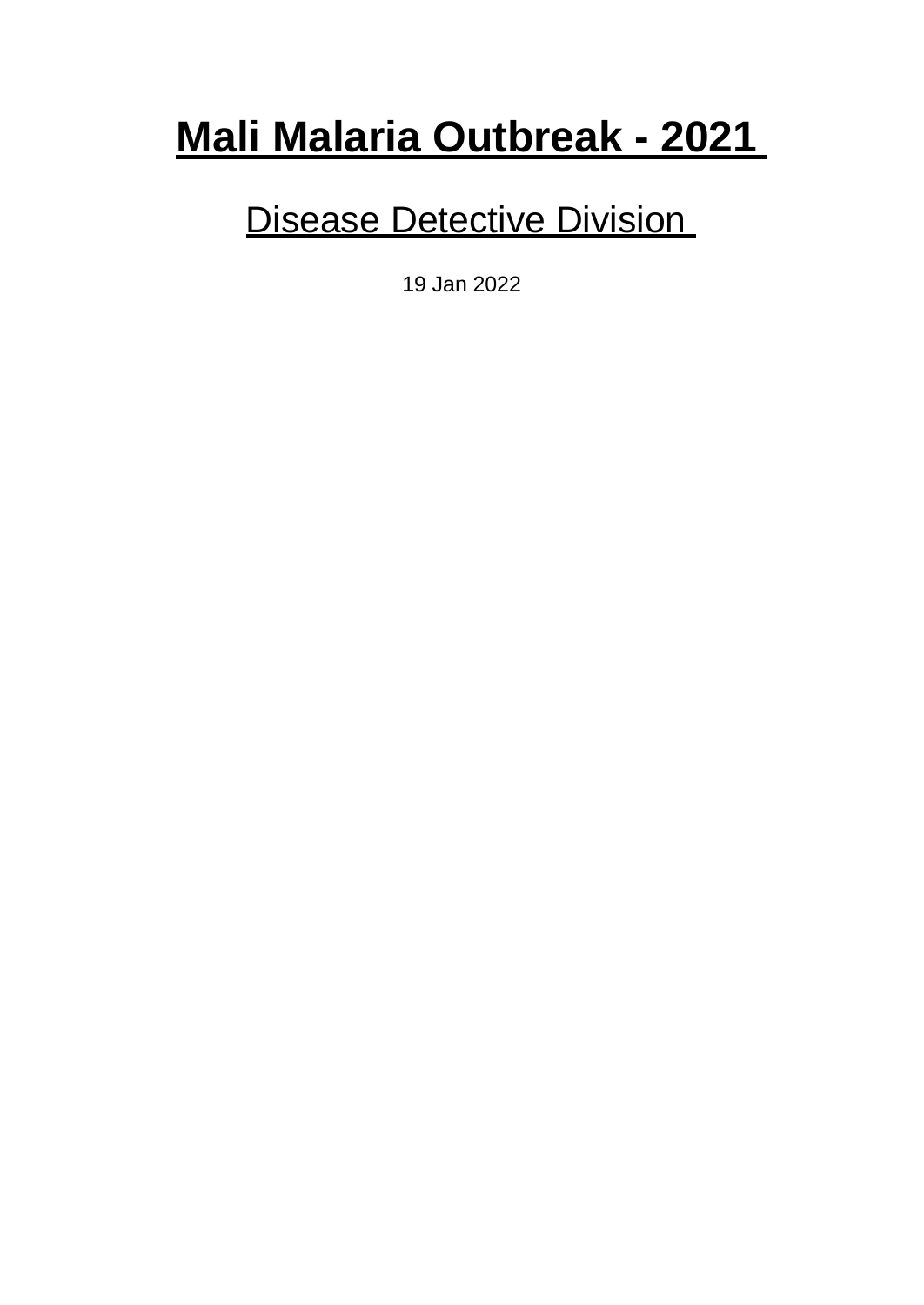# <span id="page-1-0"></span>Table of Contents

| <b>Table of Contents</b>                       | $\mathbf 2$ |
|------------------------------------------------|-------------|
| <b>Introduction</b>                            | 3           |
| <b>Importance of Preventing Further Spread</b> | 4           |
| <b>Difficulties in Stopping Malaria</b>        | 5           |
| <b>Strategies</b>                              | 7           |
| <b>Conclusion</b>                              | 8           |
| <b>Bibliography</b>                            | 9           |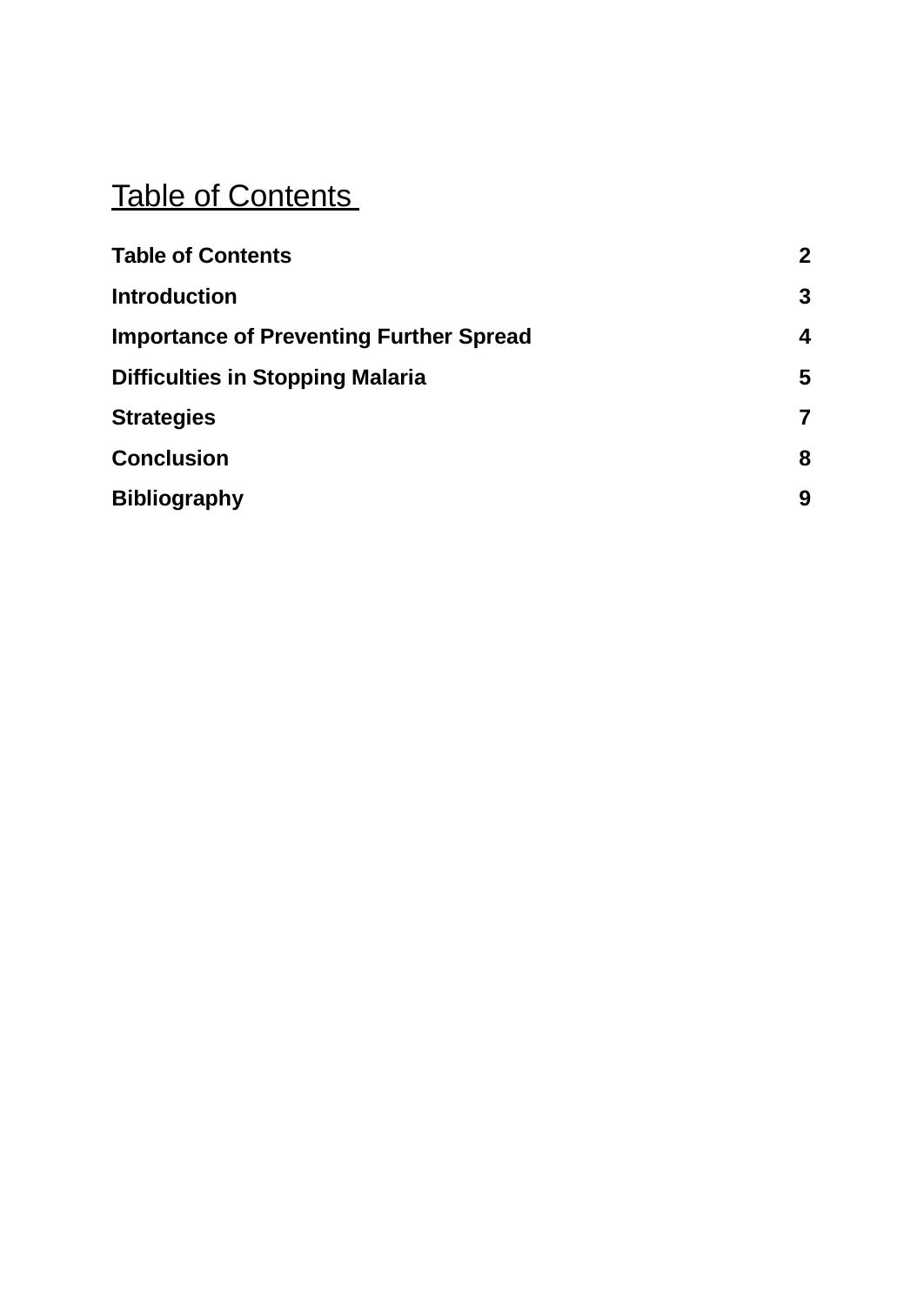#### <span id="page-2-0"></span>**Introduction**

In response to the newly reported Malaria outbreak in a rural village in Mali, Africa we have compiled a report about the outbreak and the preventive measures we will put in force to halt the outbreak.

Malaria is a parasitic infection caused by a bite from an infected mosquito, normally the female Anopheles mosquitoes<sup>[\[1\]](https://www.nhs.uk/conditions/malaria/#%3A%7E%3Atext%3Dfemale%20anopheles%20mosquitoes)</sup>. Malaria can be treated with antimalarials though it is quite costly. Malaria is mainly caught at night or dusk when the female Anopheles mosquitoes are most active. Malaria has similar symptoms to flu. If you catch malaria from the P. falciparum parasite (one of the five species of malaria causing parasites that is mainly found in Africa) it can progress to severe illness and death within 24 hours of symptoms beginning meaning it is vital to get treated immediately.<sup>[\[7\]](https://www.who.int/news-room/fact-sheets/detail/malaria#%3A%7E%3Atext%3Dleft%20untreated%2C%20p.%20falciparum%20malaria%20can%20progress%20to%20severe%20illness%20and%20death%20within%20a%20period%20of%2024%20hours)</sup>

Africa has 95% of all malaria cases and 96% of malaria deaths.<sup>[\[7\]](https://www.who.int/news-room/fact-sheets/detail/malaria#%3A%7E%3Atext%3Dthe%20who%20african%20region%20carries%20a%20disproportionately%20high%20share%20of%20the%20global%20malaria%20burden.%20in%202020%2C%20the%20region%20was%20home%20to%2095%25%20of%20malaria%20cases%20and%2096%25%20of%20malaria%20deaths.%20children%20under%205%20accounted%20for%20an%20estimated%2080%25%20of%20all%20malaria%20deaths%20in%20the%20region)</sup> Africa is hit by malaria far harder than any other continent in the world due to the fact the strain of malaria (P. falciparum) found there is the most deadly. It is also hit hard due to the fact it isn't as developed and has high levels of poverty meaning it is difficult to obtain antimalarials and insecticide treated nets.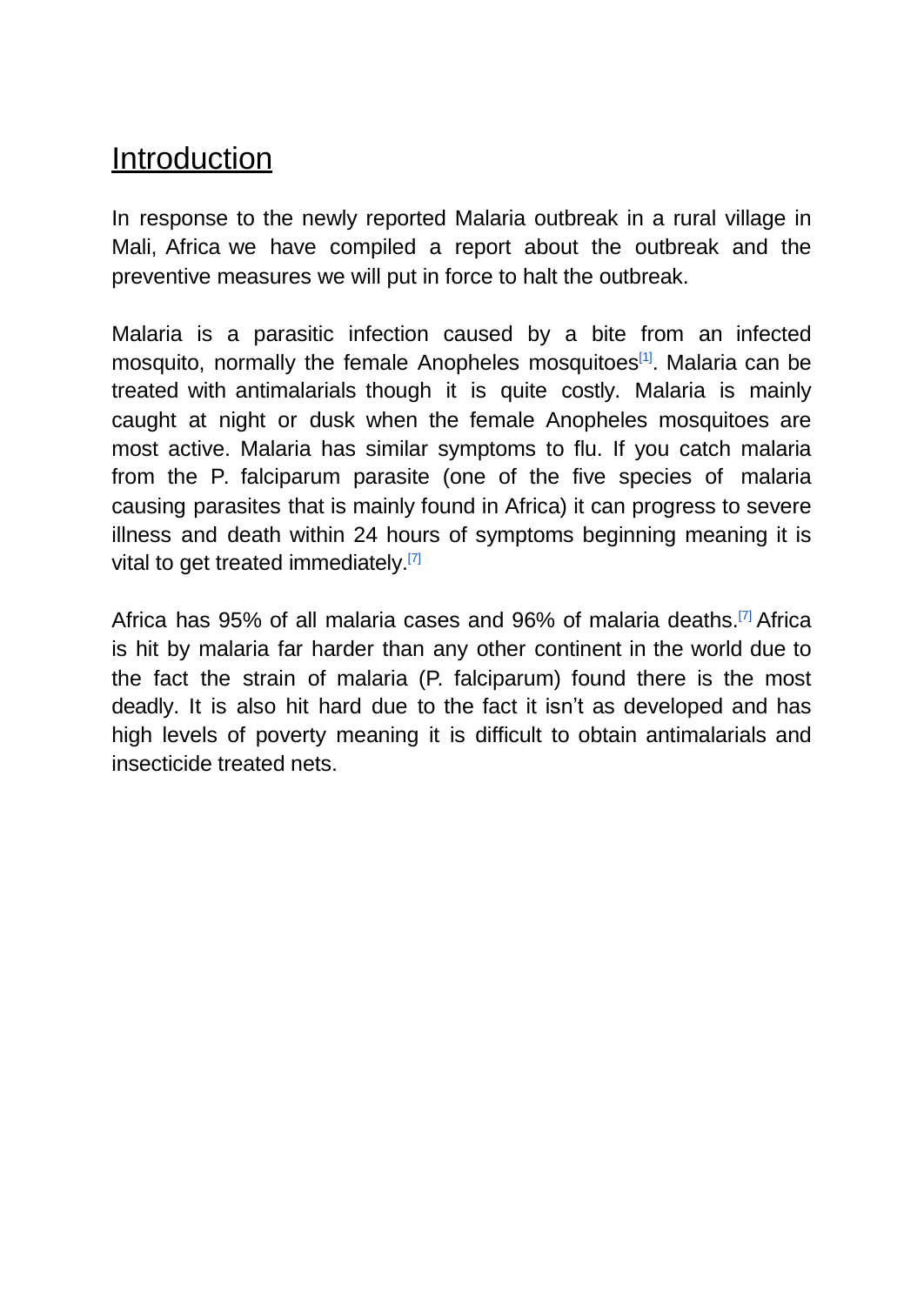#### <span id="page-3-0"></span>Importance of Preventing Further Spread

Because of the expenses of treating malaria and the fatality of the infection, stopping the outbreak spreading further is of utmost importance.

Unicef has reported that 'every two minutes, a child under five dies of malaria. Many of these deaths are preventable and treatable. In 2019, there were 229 million malaria cases globally that led to 409,000 deaths. Of these deaths, 67 per cent (274,000) were children under 5 years of age. This translates into a daily toll of nearly 750 children under age  $5^{14}$ 

It is not just lives that are being lost from the spread of Malaria, there are also financial implications from the costs of treatment and preventative measures like nets. While people are infected with Malaria they are unable to work driving them further into poverty and making it even harder to get treatment.

'The cost of malaria can be measured in lives lost, in time spent ill with fever, and in economic terms.<sup>'[\[5\]](https://www.ncbi.nlm.nih.gov/books/NBK215634/#%3A%7E%3Atext%3DThe%20cost%20of%2Cbeen%20poorly%20documented)</sup> At a personal level there are lots of costs involved for example: Money spent on treating malaria; Lost wages; Cost of Insecticide treated nets; Time away from school. Malaria also costs governments because they have to spend a lot of the health sector budget on the treatment and prevention of malaria. There is also a sizeable national cost as the growth of the economy and scientific breakthroughs are hindered by the price of treatments. 'All of these effects are recognized and accepted widely, but their magnitude has been poorly documented.<sup>[\[5\]](https://www.ncbi.nlm.nih.gov/books/NBK215634/#%3A%7E%3Atext%3DThe%20cost%20of%2Cbeen%20poorly%20documented)</sup> All of this means that Malaria outbreaks can cause serious economic crises and can completely disrupt the government/council of the area.

The quicker malaria is treated the less it will be transmitted further because uninfected mosquitoes drinking the blood of an infected human means they now transmit the parasite.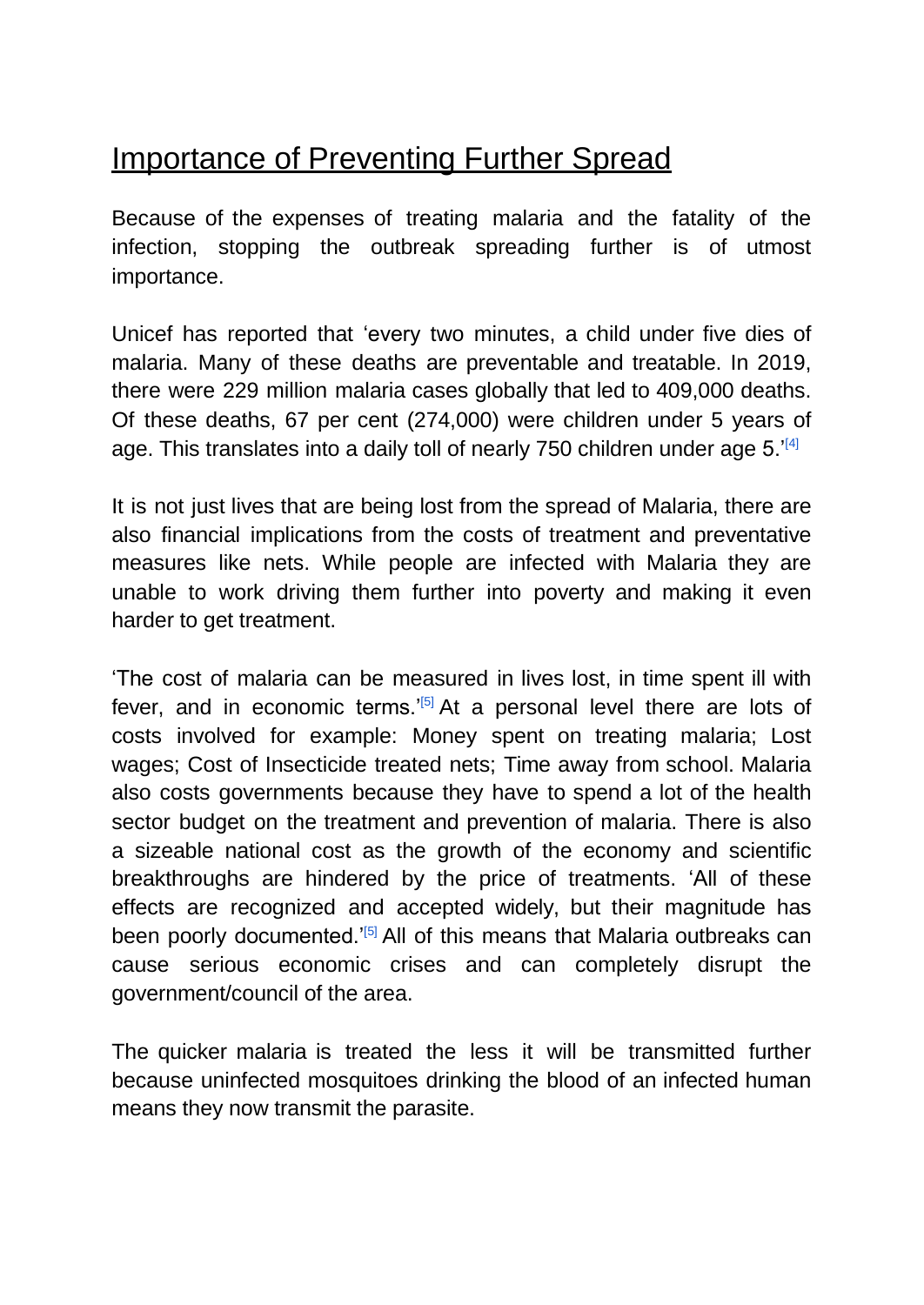# <span id="page-4-0"></span>Difficulties in Stopping Malaria

Malaria, being a parasitic infection, is difficult to protect against using a vaccine. Vaccines normally work by injecting a weakened form of the disease so your immune system recognises it if you were ever to become exposed to the disease again, malaria is a parasitic infection that has a completely different method of duplicating and only relies on the host for nutrients meaning that it is harder for the immune system to recognise and fend of the illness. Malaria, having similar symptoms to flu as mentioned in the Introduction, can be misdiagnosed in travellers causing wrong medication to be prescribed and it doesn't get treated which can lead to death.

Percentage of deaths caused by malaria in children under 5 years of age in Africa (2000-2017)



Mali has 18% of the deaths in children under  $5^{5}$  Mali is next to Burkina Faso which is the country most affected by Malaria even with its small landmass. This means that part of the reason why there is a malaria outbreak in Mali may be because it has spread from Burkina Faso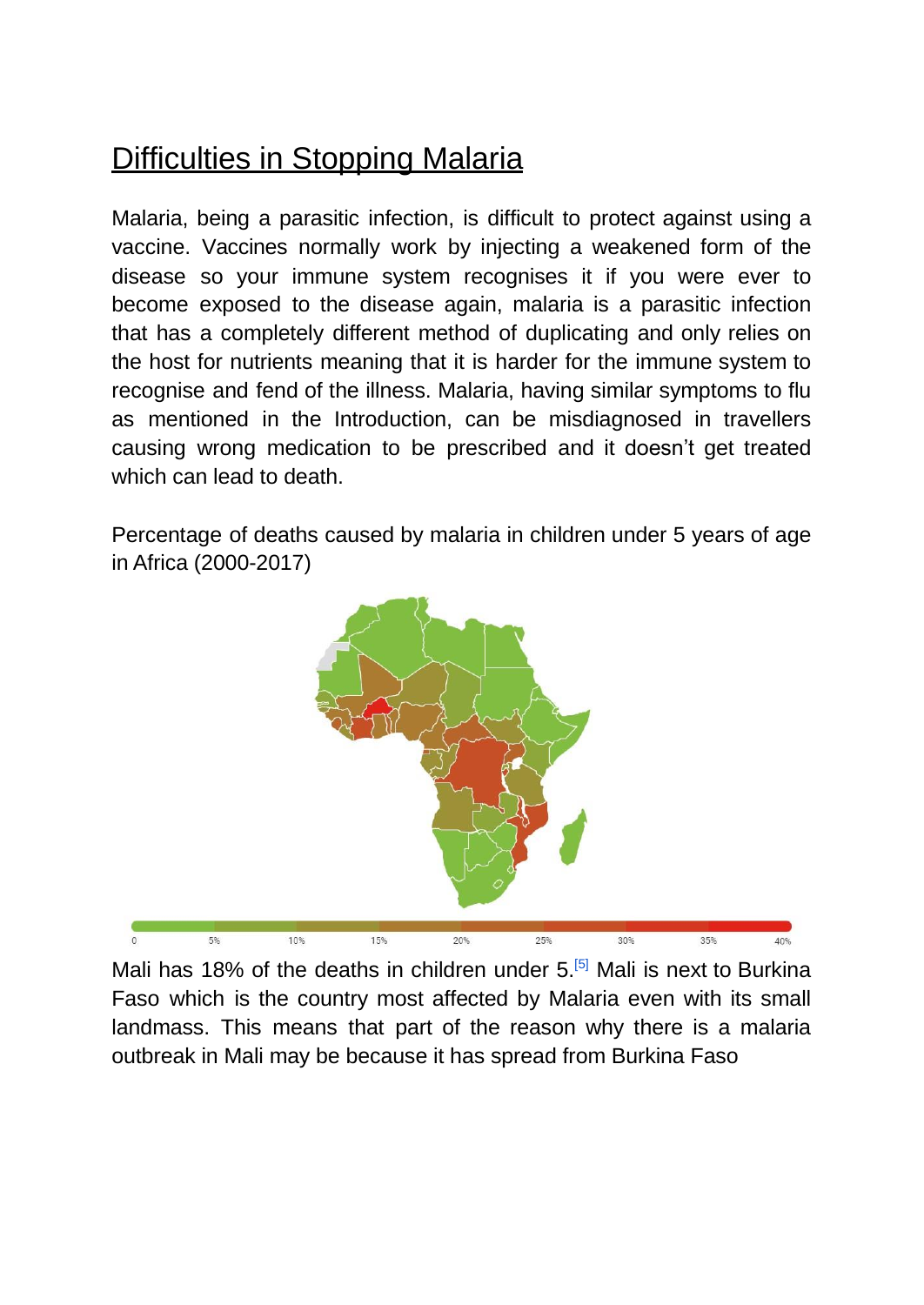Temporary measures like insecticide covered nets would need to be distributed in mass to prevent bites in the night. Due to Mali being quite remote and isolated shipping products in and getting a supply of insecticide will be difficult.

Mosquitoes, which are the method of transmission for Malaria, are incredibly common in places such as rural Africa. It is hard to completely isolate yourself from mosquitoes because of this meaning staying away from mosquitoes is not a viable option.

As mosquitoes can fly they are harder to catch. Some mosquitoes can travel up to 64km<sup>[\[2\]](https://mosquitonix.com/blogs/news/how-far-can-mosquitoes-fly#%3A%7E%3Atext%3D%E2%97%BE%EF%B8%8F%20How%20far%20do%2Ctheir%20breeding%20ground)</sup> and the Anopheles mosquitoes can travel several kilometres<sup>[\[3\]](https://www.malariasite.com/anopheles-mosquito/#%3A%7E%3Atext%3DHow%20far%20do%2Cships%20and%20aircraft)</sup>. Mosquitoes also fly in large groups meaning eliminating a swarm of mosquitoes is quite difficult.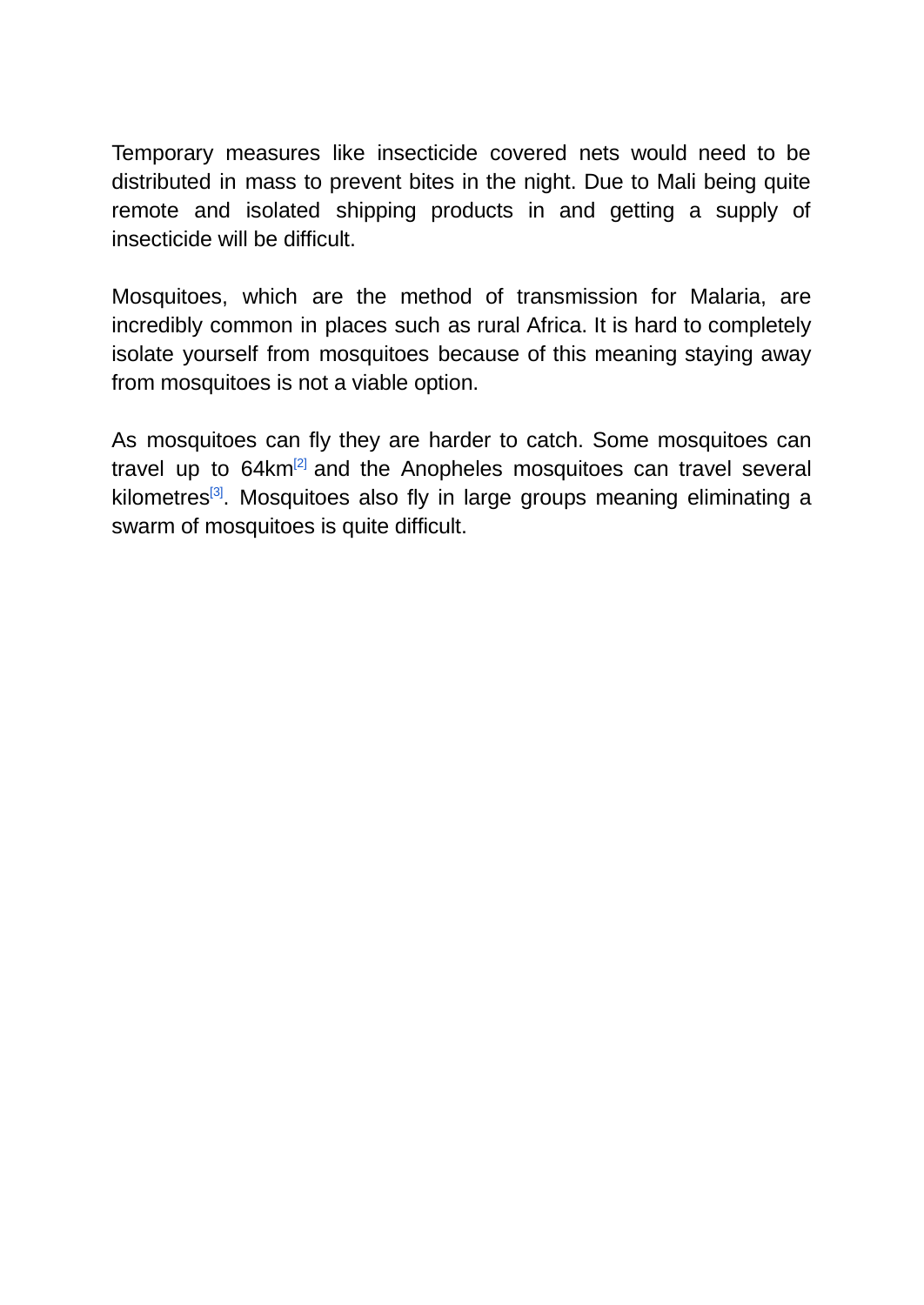#### <span id="page-6-0"></span>**Strategies**

As a temporary solution as mentioned above we will be mass shipping nets and insecticides to prevent immediate spread of malaria. With 85% of Mali's households having at least one ITN (Insecticide treated net)<sup>[\[4\]](https://data.unicef.org/topic/child-health/malaria/#%3A%7E%3Atext%3DMost%20countries%20in%2Cthis%20preventive%20measure)</sup> not too many nets will need to be shipped. We will also be shipping large amounts of insecticide for residual spraying to kill mosquitoes that are living in or near a house.  $[7]$ 

'Diagnostic testing enables health providers to swiftly distinguish between malarial and non-malarial fevers, facilitating appropriate treatment.' Distributing these diagnostic testing kits to surrounding areas will allow us to identify if the Malaria outbreak has spread further than just the originating village in Mali or if the origin of the outbreak is actually somewhere else for example from Burkina Faso.

As a more permanent solution we will be demonstrating how to make nets suitable for holding mosquitoes back so people can continue to manufacture nets going into the future. This will also provide some well needed jobs for the community further helping with the economic problems communities that had malaria outbreaks face.

We will distribute the RTS,S/AS01 vaccine to prevent cases developing. The vaccine will cut down on the amount of money spent on antimalarials as it would prevent the parasite from infecting you in the first place. The vaccine was recently approved and moved into production in October of this year.<sup>[\[6\]](https://www.niaid.nih.gov/diseases-conditions/malaria-strategies#%3A%7E%3Atext%3Dfor%20these%20populations.-%2CVaccine%20Development%2Cto%20the%20mosquito%20vector.%2C-Drug%20Development)</sup> As this is a poorer community, we will be providing this vaccine for free and educating people on the benefits of the vaccine. Even though it only prevents 4 in 10 cases that still reduces the amount of antimalarials taken significantly.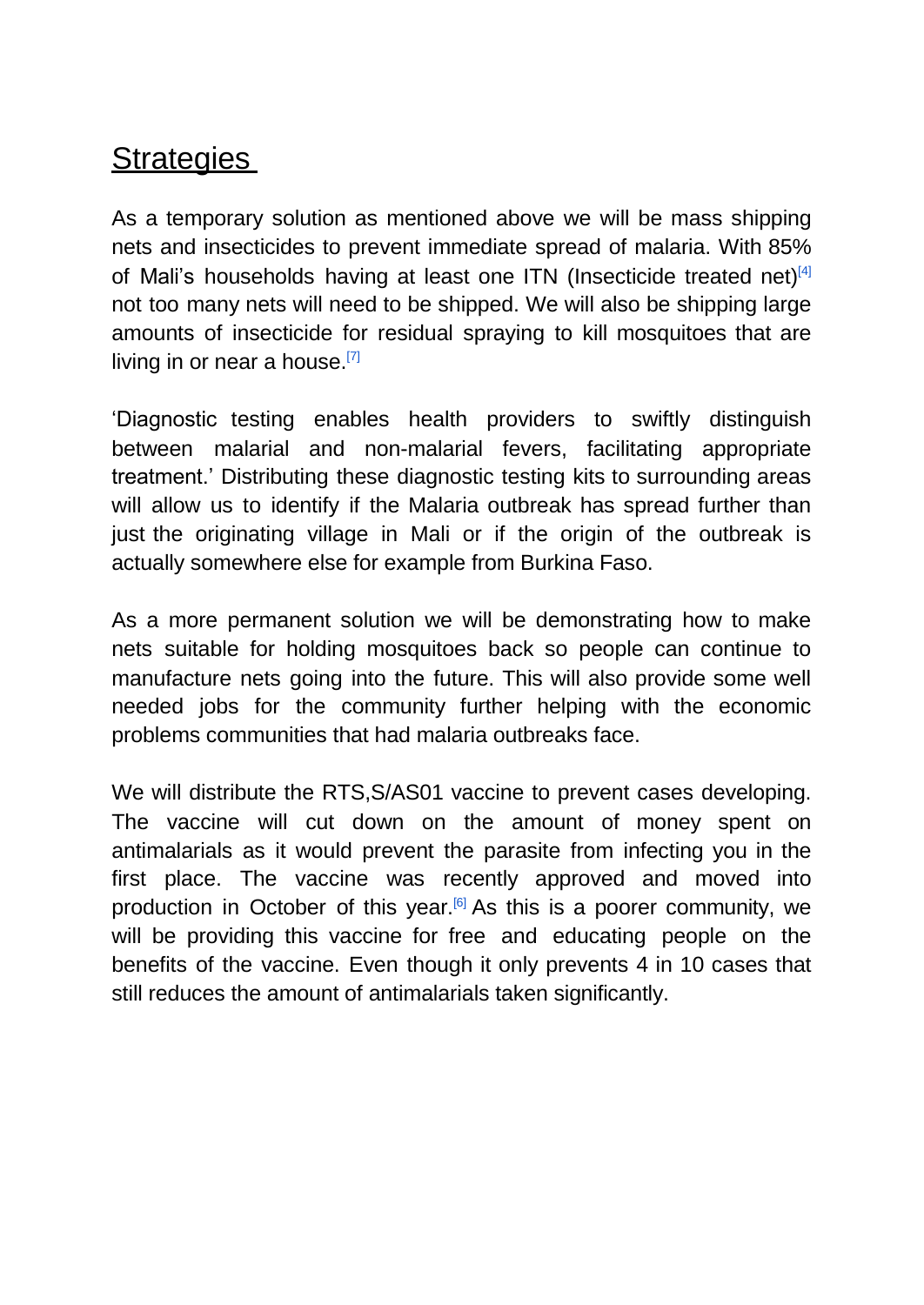There are additional considerations when implementing a vaccine program in a rural area. There may be a lack of access to transport to more urban areas so a mobile vaccination unit will be necessary. This would enable people to get a vaccine who wouldn't have been able to travel to the nearest town. Educating people on the benefits of a vaccine will increase the uptake and make people more comfortable with having it.

Unfortunately 'a dormant stage... can persist in the liver (if untreated) and cause relapses by invading the bloodstream weeks, or even years later.' This means giving the vaccine to people who have already caught malaria, and survived, will provide immunity against any possible relapses.<sup>[\[8\]](https://www.cdc.gov/malaria/about/biology/index.html#%3A%7E%3Atext%3Da%20dormant%20stage%20%5Bhypnozoites%5D%20can%20persist%20in%20the%20liver%20(if%20untreated)%20and%20cause%20relapses%20by%20invading%20the%20bloodstream%20weeks%2C%20or%20even%20years%20later)</sup>

We will also be importing anti-malarials to treat anyone who currently has the disease to prevent further deaths from this epidemic. This will also help with the monetary costs that come from Malaria as it means residents of Mali will not have to pay for expensive medication later on and don't have to miss as long off jobs.<sup>[\[6\]](https://www.niaid.nih.gov/diseases-conditions/malaria-strategies#%3A%7E%3Atext%3DDrug%20Development%2Cemerging%20drug%20resistance)</sup>

At WHO, we have recently found antimalarial drug resistance which could be a threat in the future if malaria was to become resistant to our treatment methods. If this drug-resistant malaria was to spread to more places on the globe this could cause a hard to treat outbreak. The vaccine should protect against drug-resistant malaria so if you get vaccinated you should be protected against malaria epidemics, drug-resistant or not.<sup>[\[7\]](https://www.who.int/news-room/fact-sheets/detail/malaria#%3A%7E%3Atext%3DIn%20recent%20years%2Cto%2C%20drug%20resistance)</sup>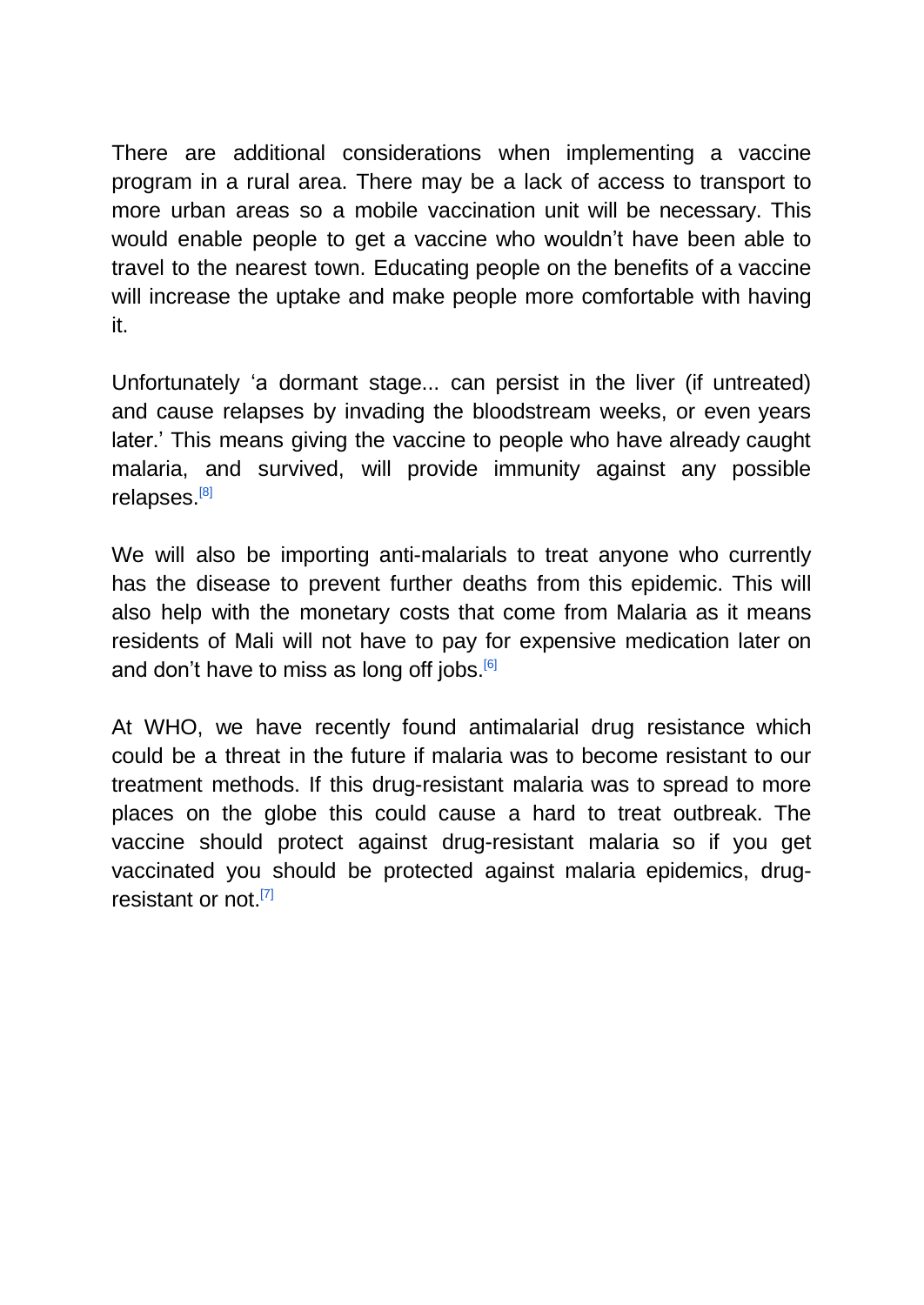# <span id="page-8-0"></span>**Conclusion**

In conclusion, although vast improvements have been made through the development of a malaria vaccine earlier this year we will still need to act quickly with all parts of our strategy to avoid more drug-resistant malaria strands developing and make sure everyone gets vaccinated at the same time to avoid the vaccine wearing off before everyone is protected. Using insecticide at the same time across Africa will prevent mosquitoes from reproducing before more insecticide is used allowing the number of them to be reduced significantly.

Historically, Africa has suffered terribly from the hardships of malaria for example the economic crises and devastating personal losses. Hopefully with a cohesive strategy we can lift this burden. We can learn from this outbreak in Mali to prevent further outbreaks going forward and save lives lost.